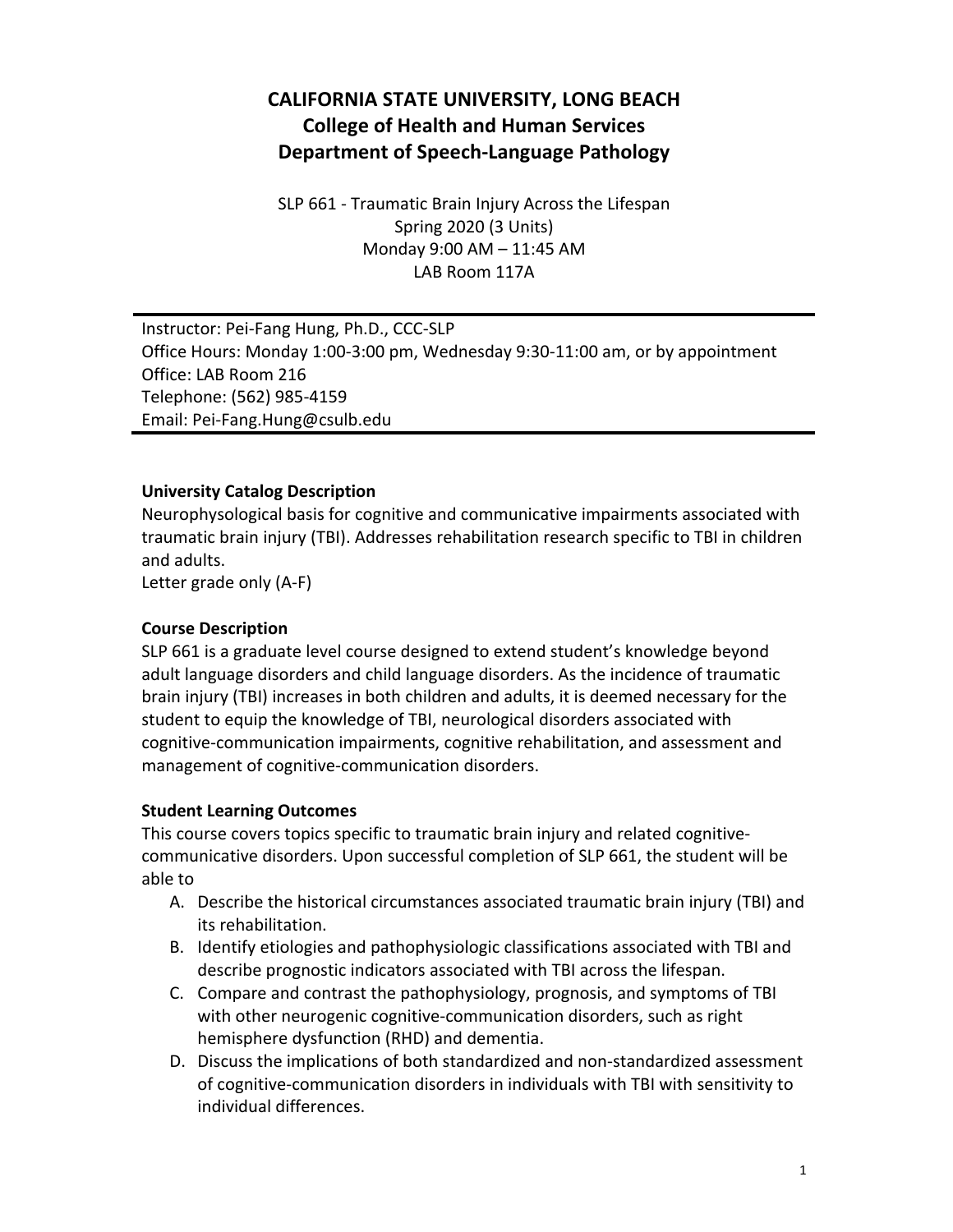- E. Describe historical and current rehabilitation and treatment perspectives employed with individuals with TBI, including current evidence-based practice models.
- F. Discuss the role of social networks and the community in rehabilitation of individuals with TBI across the lifespan.
- G. Discuss the benefits and limitations of using telepractice in management of cognitive-communication disorders in individuals with TBI
- H. Discuss how cultural and linguistic variables may influence the clinical decisionmaking processes in rehabilitation and management for cognitivecommunication disorders in individuals with TBI.
- I. Describe traditional and current research on transition to productive life activities in individuals with TBI across the lifespan.
- J. Discuss current assistive technologies employed in rehabilitation for individuals with TBI across the lifespan.

# **Course Modality**

Traditional Class: Face-to-face contact such as lecture, discussion, presentation, demonstration, and direct exchange of materials as the primary method of communication.

# **Certification Standards**

Satisfactory completion of this course is intended to assist students in meeting the following knowledge and skills section of the ASHA Standards for the Certificate of Clinical Competence in Speech-Language Pathology, effective January 1st, 2020. The following aspect of the standards listed below is met in SLP 661:

- Standard IV-C: The applicant must have demonstrated knowledge of communication and swallowing disorders and differences, including cognitive aspects of communication and social aspects of communication *Method of Assessment: Exams and assignments*
- Standard IV-D: The applicant must have demonstrated current knowledge of the principles and methods of prevention, assessment, and intervention for people with communication and swallowing disorders. *Method of Assessment: Exams, assignments, and oral presentation*
- Standard IV-E: The applicant must have demonstrated knowledge of standards of ethical conduct.
	- *Method of Assessment: Case study assignments and oral presentation*
- Standard IV-F: The applicant must have demonstrated knowledge of processes used in research and of the integration of research principles into evidencebased clinical practice.
	- *Method of Assessment: Case study assignments and oral presentation*
- Standard IV-G: The applicant must have demonstrated knowledge of contemporary professional issues. *Method of Assessment: Case study assignments*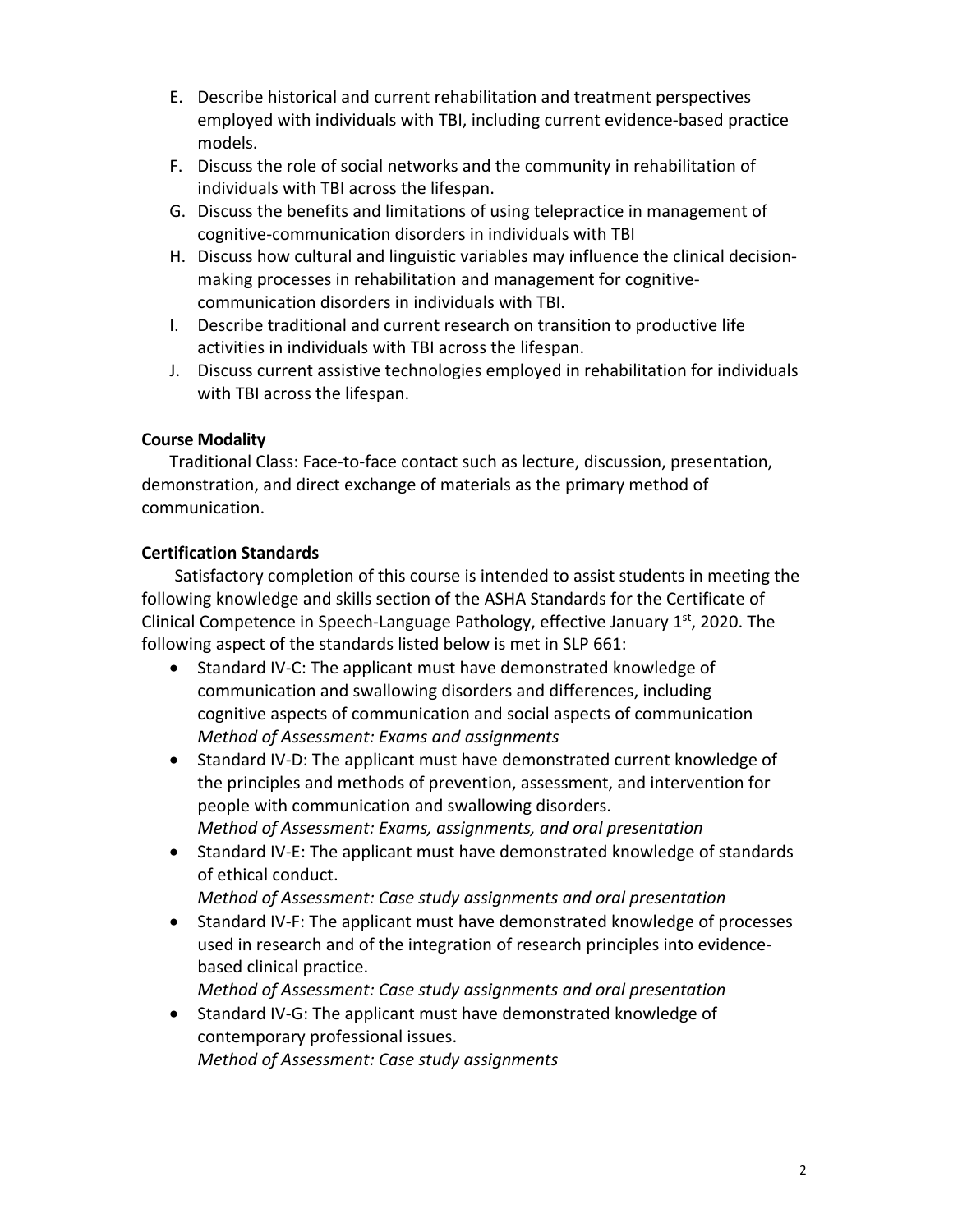#### **CAA Standard 3.0B Curriculum in Speech-Language Pathology**

|                                              | <b>Exams</b> | <b>Case Studies</b> | <b>Oral/Simulation</b> | <b>In-Class</b>   |
|----------------------------------------------|--------------|---------------------|------------------------|-------------------|
|                                              |              |                     | <b>Assignment</b>      | <b>Discussion</b> |
| 3.1.1B Professional Practice Competencies    |              |                     |                        |                   |
| Accountability                               | x            | x                   | x                      | x                 |
| • Understand the various models of           |              |                     |                        |                   |
| delivery of speech-language services         |              |                     |                        |                   |
| <b>Effective Communication Skills</b>        | X            | x                   | x                      | x                 |
| • Use all forms of expressive                |              |                     |                        |                   |
| communication                                |              |                     |                        |                   |
| <b>Clinical Reasoning</b>                    |              | x                   | x                      | x                 |
| • Use valid scientific and clinical evidence |              |                     |                        |                   |
| in decision-making regarding assessment      |              |                     |                        |                   |
| and intervention                             |              |                     |                        |                   |
| <b>Evidence-Based Practice</b>               | X            | X                   | x                      | X                 |
| • Critically evaluate information sources    |              |                     |                        |                   |
| and applies that information to              |              |                     |                        |                   |
| appropriate populations                      |              |                     |                        |                   |
| • Integrate evidence in provision of SLP     |              |                     |                        |                   |
| services                                     |              |                     |                        |                   |
| <b>Cultural Competence</b>                   | X            | x                   | X                      | x                 |
| • Understand the impact of the cultural      |              |                     |                        |                   |
| and linguistic variables of the individuals  |              |                     |                        |                   |
| served on delivery of care.                  |              |                     |                        |                   |
| Professional Duty                            |              | x                   | x                      | x                 |
| • Understand the roles and importance of     |              |                     |                        |                   |
| interdisciplinary/interprofessional          |              |                     |                        |                   |
| assessment and intervention                  |              |                     |                        |                   |
| 3.1.2B Foundations of Speech-Language        | X            | x                   | x                      | x                 |
| <b>Pathology Practice</b>                    |              |                     |                        |                   |
| 3.1.3B Identification and Prevention of      | x            | x                   | x                      | x                 |
| Speech, Language, and Swallowing             |              |                     |                        |                   |
| <b>Disorders and Differences</b>             |              |                     |                        |                   |
| 3.1.4B Evaluation of Speech, Language,       | x            | x                   | x                      | x                 |
| and Swallowing Disorders and Differences     |              |                     |                        |                   |
| 3.1.5B Intervention to Minimize the          | X            | x                   | x                      | x                 |
| <b>Effects of Changes in the Speech,</b>     |              |                     |                        |                   |
| Language, and Swallowing Mechanisms          |              |                     |                        |                   |
| 3.1.6B General Knowledge and Skills          |              |                     |                        |                   |
| <b>Applicable to Professional Practice</b>   |              |                     |                        |                   |
| • Engagement in contemporary                 |              | x                   | x                      | x                 |
| professional issues and advocacy             |              |                     |                        |                   |

For detailed information, please visit

- ASHA 2020 Standards for the Certificate of Clinical Competence in Speech-Language Pathology: https://www.asha.org/Certification/2020-SLP-Certification-Standards/#4
- CAA 2017 Standards for Accreditation: https://caa.asha.org/wp-content/uploads/Accreditation-Standards-Documentation-Guidance.pdf
- California Commission on Teacher Credentialing: https://www.ctc.ca.gov

#### **Text**

#### Required Textbooks

• Hux, K. (2011). *Assisting survivors of traumatic brain injury: The role of speech-Language pathologists*. Austin, TX: Pro-Ed, Inc.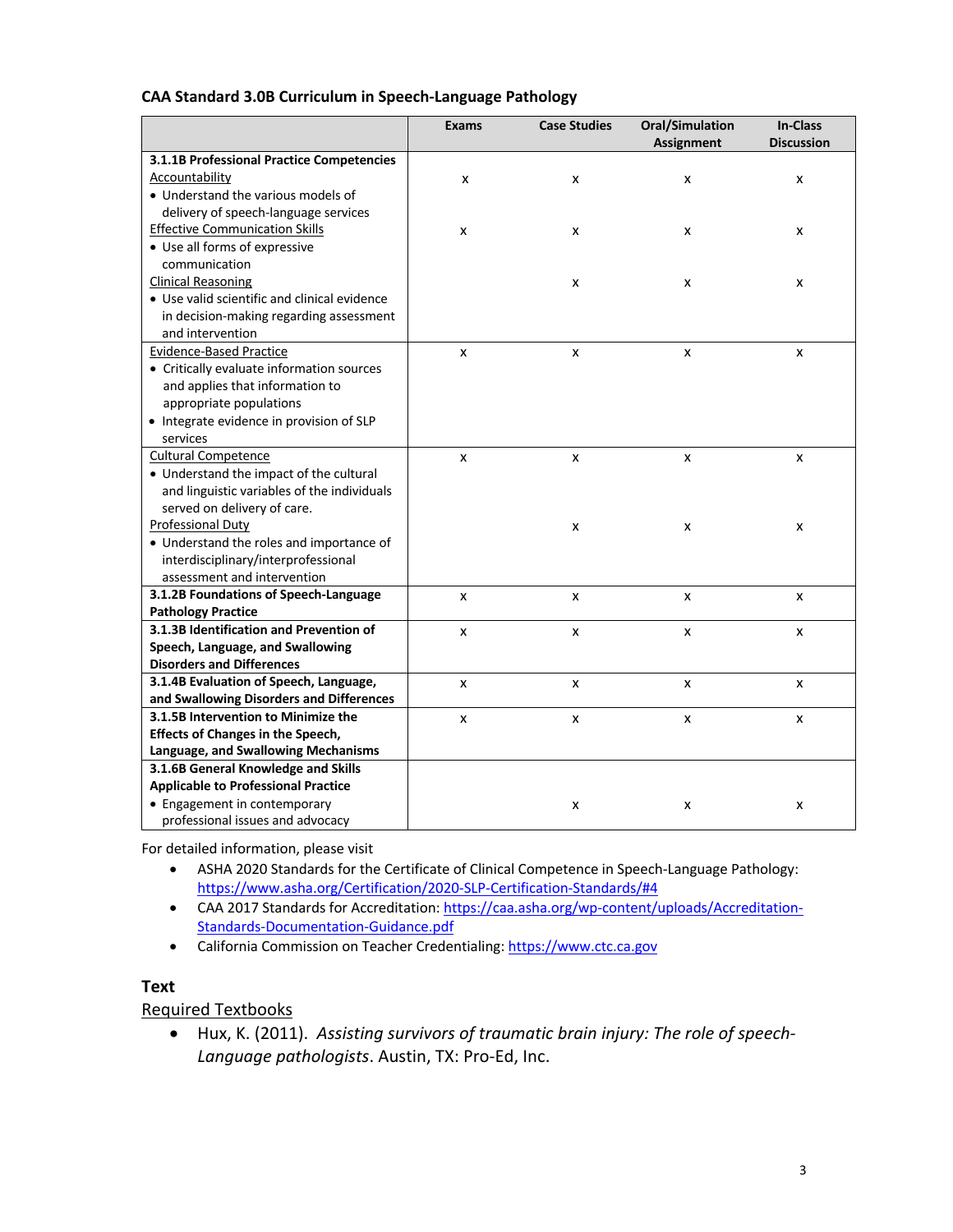# Optional Textbook

- McDonald, S., Togher, L., & Code, C. (2013). *Social and communication disorders following traumatic brain injury*. New York, NY: Psychology Press.
- Sohlberg, M. & Mateer, C. (2001). *Cognitive rehabilitation: An integrative neuropsychological approach*. New York, NY: Guilford Press.

# Supplemental Reading

Assigned readings are posted on BeachBoard. See the course schedule and references. All content within the reading sources is the responsibility of the student. In class discussions will cover a portion of these readings but will not detail every source at length.*Students will be expected to demonstrate mastery of ALL sources. Please read thoroughly and make every effort to ask questions and clarify information not understood within the readings.* 

### **Lecture Notes**

The instructor may provide lecture notes for discussed topics. However, the lecture notes do not represent all course content. Students are responsible for all assigned readings, projects, and in-class discussions/activities.

### **Methods of Presentation**

- A. Lecture
- B. Discussion
- C. Case Studies
- D. Audio/Video Presentations

#### **Course Outline/Schedule**

*\*This course schedule/outline is tentative. The instructor reserves the right to change/modify it at anytime.*

| <b>Date</b>         | Topic(s)                                                                           | <b>Required Reading</b>                                           | <b>Exam/Assignment</b><br>Due        |
|---------------------|------------------------------------------------------------------------------------|-------------------------------------------------------------------|--------------------------------------|
|                     | Spring Semester 2020 starts January 21, 2020                                       |                                                                   |                                      |
| Week 2<br>1/27/2020 | • Course syllabus<br>• Mechanism of injuries to the brain                          | $\bullet$ Hux-Ch4                                                 | <b>REVIEW previous</b><br>coursework |
| Week 3<br>2/03/2020 | • Basic features of TBI<br>• Variables contributing to<br>neurobehavioral recovery | Hux-Ch 2<br>$\bullet$                                             |                                      |
| Week 4<br>2/10/2020 | • Cognitive-communication disorders<br>after TBI                                   | $\bullet$ Hux-Ch 6<br>Larkins, B. (2007)                          |                                      |
| Week 5<br>2/17/2020 | • The nature of cognitive features<br>after TBI                                    | McDonald - Ch 3                                                   | Exam I                               |
| Week 6<br>2/24/2020 | • Attention disorders: Assessment and<br>management                                | Sohlberg & Mateer-Ch 5<br>(2001)                                  |                                      |
| Week 7<br>3/02/2020 | • Memory disorders: Assessment                                                     | Sohlberg, et al. (2003)<br>$\bullet$<br>Zickefoose, et al. (2013) |                                      |
| Week 8<br>3/09/2020 | • Memory disorders: Management                                                     | O'Neil-Pirozzi et al.<br>(2016)                                   | Case Study I Due                     |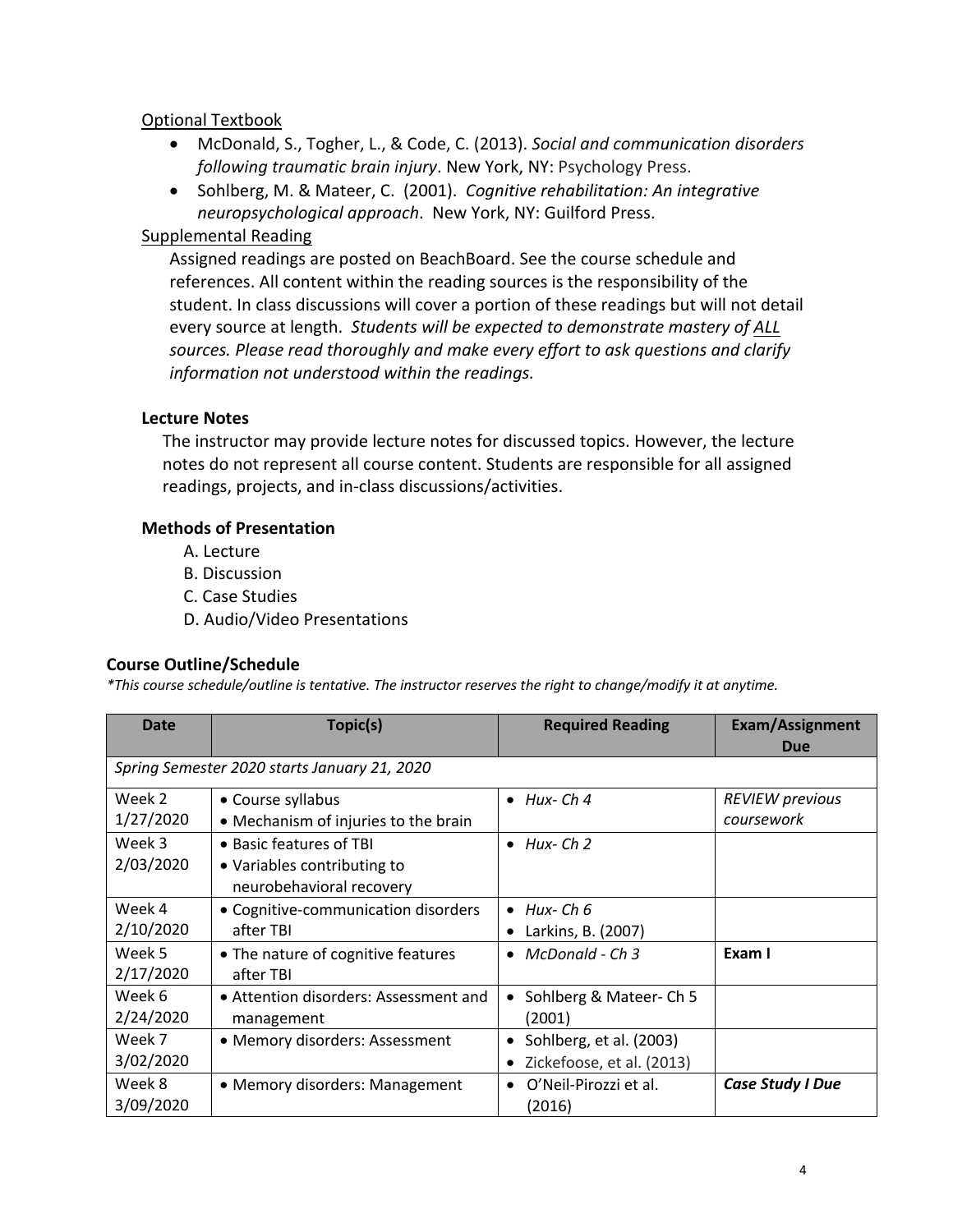| <b>Date</b>          | Topic(s)                                                                                                                                 | <b>Required Reading</b>                                                | <b>Exam/Assignment</b><br><b>Due</b> |
|----------------------|------------------------------------------------------------------------------------------------------------------------------------------|------------------------------------------------------------------------|--------------------------------------|
| Week 9<br>3/16/2020  | · Dysexecutive syndrome: Assessment                                                                                                      | Constantinidou, et al.<br>(2012)                                       |                                      |
| Week 10<br>3/23/2020 | · Dysexecutive syndrome:<br>Management                                                                                                   | Turkstra & Flora (2002)<br>$\bullet$                                   | Exam II                              |
| Week 11<br>3/30/2020 | <b>Spring Break (No class)</b>                                                                                                           |                                                                        |                                      |
| Week 12<br>4/06/2020 | • Mild TBI and post-concussive<br>syndrome                                                                                               | $\bullet$ Hux-Ch <sub>3</sub><br>Salvator, A. & Fjordbak, B.<br>(2011) |                                      |
| Week 13<br>4/13/2020 | • Right hemisphere damage and<br>cognitive-communication disorders                                                                       | Tompkins (2012)<br>$\bullet$                                           |                                      |
| Week 14<br>4/20/2020 | • Management of other neurogenic<br>communication disorders                                                                              | P & C Ch 20<br>Ogar, J. (2010)                                         | <b>Case Study II Due</b>             |
| Week 15<br>4/27/2020 | • Pediatric TBI and working with<br>children with acquired CCD<br>• Communication and social skill<br>training<br>• CCD and telepractice | Fay, T. et al. (2009)<br>$\bullet$<br>Togher et al (2014)              |                                      |
| Week 16<br>5/04/2020 | • Self-awareness management<br>• Community integration                                                                                   | Hux- Ch 12, Ch 14<br>$\bullet$<br>Richardson, et al. (2015)            | Exam III                             |
|                      | Final Exam (Oral Presentation): 5/15/2020 (Friday) 8:00 am-10:00 am                                                                      |                                                                        |                                      |

# **Course Requirements**

- **1.** *Exams (Exam I, II, and III)*
	- Exam I is worth 60 points, Exam II is worth 60 points, and Exam III is worth 80 points. 200 points total.
	- Format: Fill-in-the-blank, short answer, and essay questions

# **2.** *Case Study I-Assessment*

- 30 points. Individual project.
- An outline of requirements will be distributed in class.

# **3.** *Case Study II-Treatment*

- 30 Points. Individual project.
- An outline of requirements will be distributed in class.

# **4.** *Oral Presentation*

- 30 Points. Individual project.
- An outline of required information will be distributed in class.

# **5.** *Attendance and Participation*

- 10 Points total.
- One point will be deducted from the final total points for EACH missing class.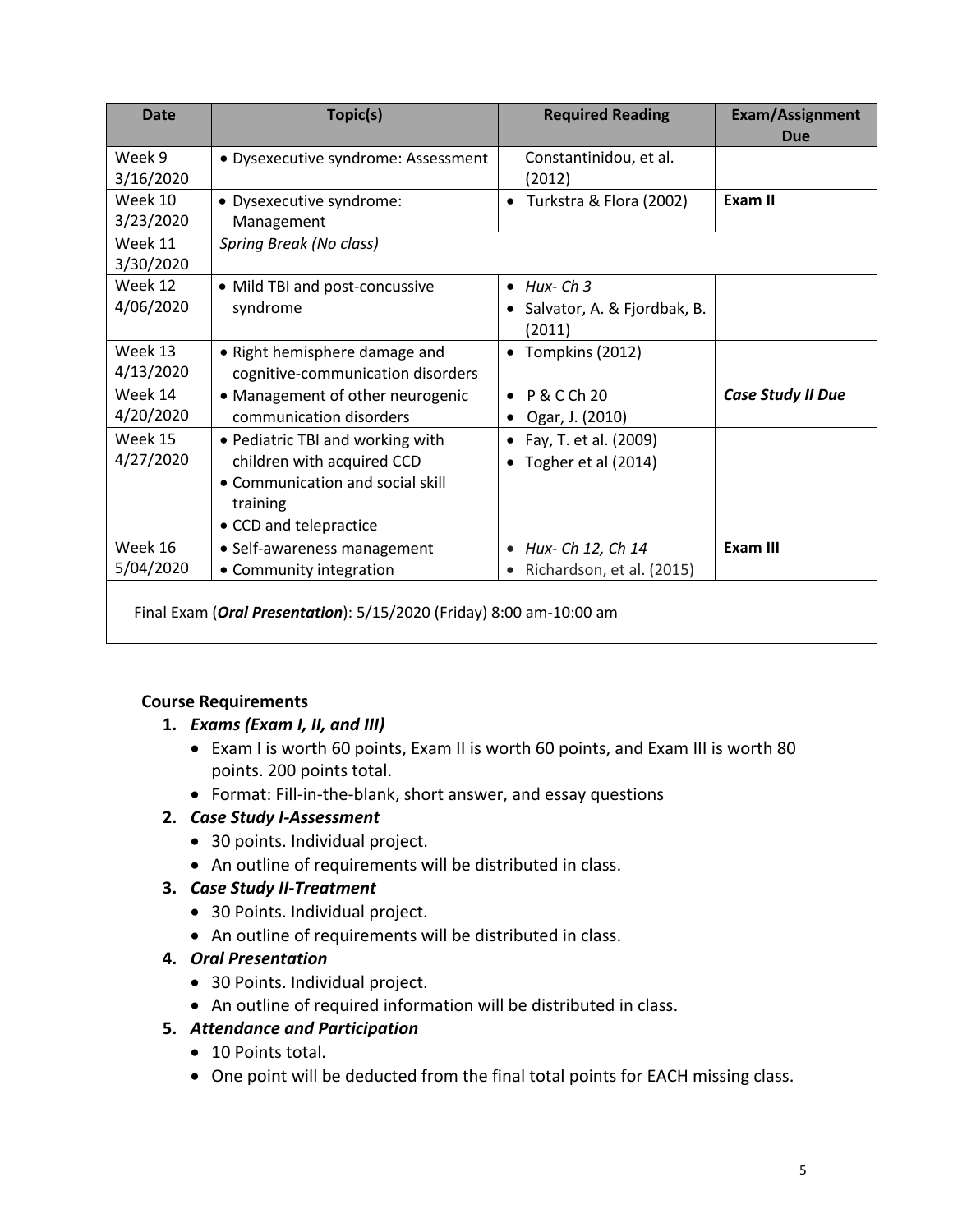#### **Methods of Evaluation for Grading**

| <b>Assessment Description</b>     | <b>Student Learning</b><br>Outcome (SLO) | % of Course Grade |
|-----------------------------------|------------------------------------------|-------------------|
| Exam $1(60)$                      | SLO A-J                                  | 20 %              |
| Exam II $(60)$                    | SLO A-J                                  | 20 %              |
| Exam III $(80)$                   | SLO A-J                                  | 26.7 %            |
| Case Study I- Assessment (30)     | SLO A-D, F-G                             | 10 %              |
| Case Study II-Treatment (30)      | SLO A-G                                  | 10 %              |
| Oral Presentation (30)            | SLO A-J                                  | 10 %              |
| Attendance and participation (10) | SLO A-J                                  | 3.3%              |

*Total = 300 points* 

Grades are distributed as follows (total points for this course is 300 points):

| 90-100%<br>(270 points and above)        |       | = A Performance at the highest level showing<br>sustained excellence.           |
|------------------------------------------|-------|---------------------------------------------------------------------------------|
| 80-89%<br>(240-269.9 points)             | $=$ B | Performance at high level showing consistent and<br>effective achievement.      |
| 70-79%<br>$(210 - 239.9$ points)         |       | = C Performance at an adequate level meeting basic<br>requirements.             |
| 60-69%<br>$(180 - 209.9 \text{ points})$ |       | $=$ D Performance is less than adequate meeting<br>minimum course requirements. |
| Below 60%<br>(Less than 180 points)      |       | $=$ F Performance in which minimal course<br>requirements have not been met.    |

*The instructor reserves the right to adjust the above percentages (either up or down) or to utilize a curve distribution for grade assignment, in order to most accurately reflect student performance, consistent with the University's definitions for grade assignment, as discussed in University Course Catalog, under General Regulations and Procedures: Grades and Grading Procedures.*

#### **Attendance Policies**

*Attendance is mandatory for this course*. One point will be deducted from the final total points for EACH missing class. Students are expected to attend all scheduled class meetings, including scheduled examinations. Non-university-excused absences or university-excused absences without valid and official documents are not acceptable and will further affect your final grade.

Students may have a valid reason to miss a class. When any of the following reasons directly conflict with class meeting times, students are responsible for informing faculty members, of the reason for the absence and for arranging to make up missed assignments, tests, quizzes, and class work insofar as this is possible. Excused absences include, but are not limited to:

- A. Illness or injury to the student, or medical condition, including those related to pregnancy
- B. Death, injury, or serious illness of an immediate family member. An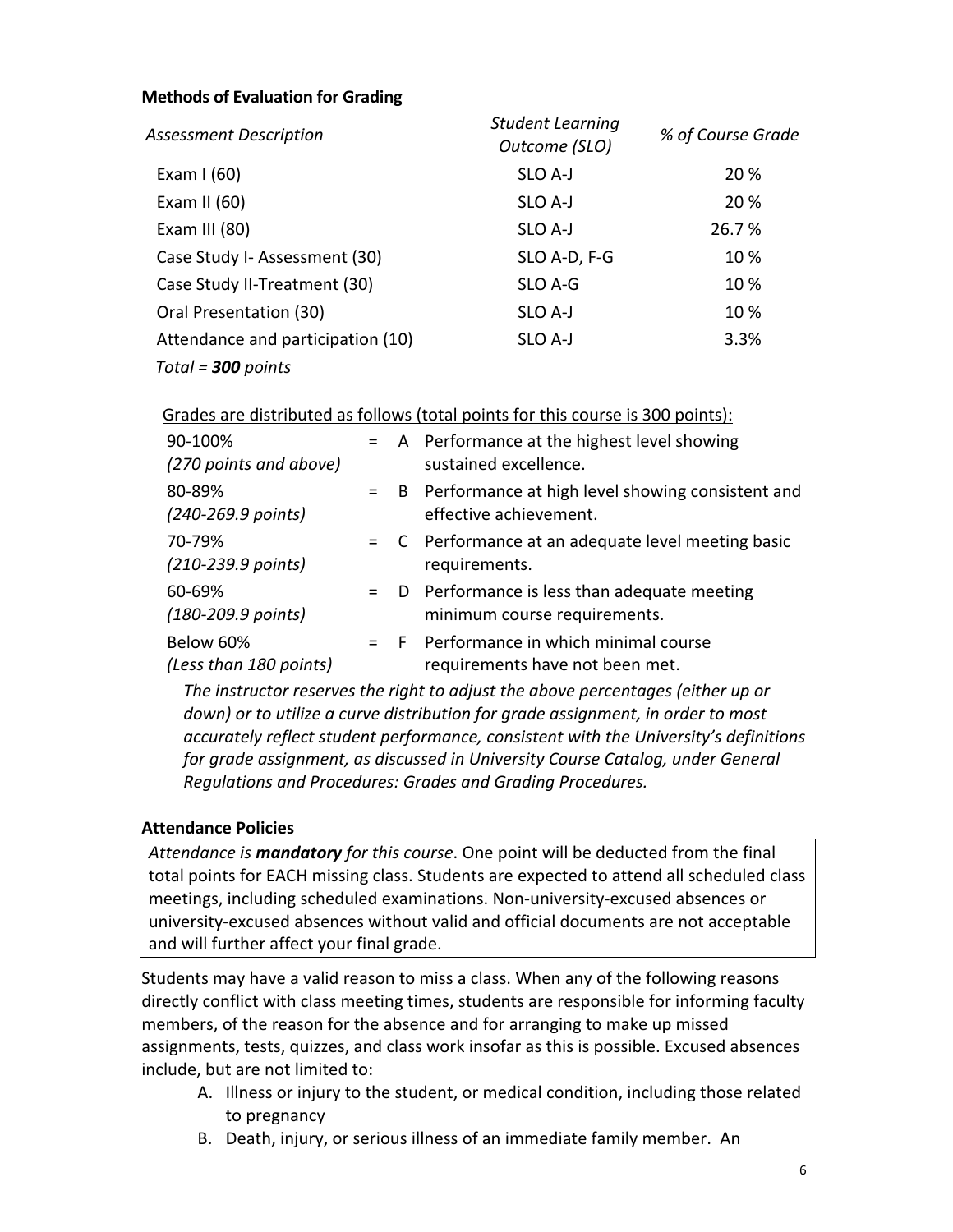immediate family member is defined as a close relative, or a person residing in the immediate household of the student

- C. Religious reasons (California Education Code section 89320)
- D. Jury duty, military service, or government obligation
- E. University sanctioned or approved activities (examples include but are not limited to: artistic performances, participation in scholarly conferences and presentations, intercollegiate athletic activities, student government, required class field trips, etc.)

Faculty members are not obligated to consider other absences as excused. The earliest possible notification is preferred for all excused absences. Advance notification minimally one week in advance is required and verification may be requested for the following absences: Jury duty, military service, or other government obligation; religious reasons; university-sanctioned or approved activities.

# *Statement of Non-discrimination*

California State University, Long Beach is committed to maintaining an inclusive learning community that values diversity and fosters mutual respect. All students have the right to participate fully in university programs and activities free from discrimination, harassment, sexual violence, and retaliation. Students who believe they have been subjected to discrimination, harassment, sexual violence, or retaliation on the basis of a protected status such as age, disability, gender, gender identity/expression, sexual orientation, race, color, ethnicity, religion, national origin, veteran/veteran status or any other status protected by law, should contact the Office of Equity & Diversity at (562) 985-8256, University Student Union (USU) Suite 301, http://www.csulb.edu/depts/oed/.

# *Statement of Accessibility*

All instructors shall be familiar with best practices in making their syllabus and course documents accessible to all students and upon request provide the format need for the student. Instructors can access best practices at the following link.

http://www.csulb.edu/divisions/aa/academic\_technology/itss/course\_materials/accessibi lity/

# *Accommodation*

It is the student's responsibility to notify the instructor in advance of the need for accommodation of a university verified disability (PS 11-07, Course Syllabi and Standard Course Outlines).

Students needing special consideration for class format and schedule due to religious observance or military obligations must notify the instructor in advance of those needs. Students who require additional time or other accommodation for assignments must secure verification/assistance from the CSULB Bob Murphy Access Center (BMAC) office located at Student Success Center (SSC) Room 110. The telephone number is (562)985-5401.

Accommodation is a process in which the student, BMAC, and instructor each play an important role. Students contact BMAC so that their eligibility and need for accommodation can be determined. BMAC identifies how much time is required for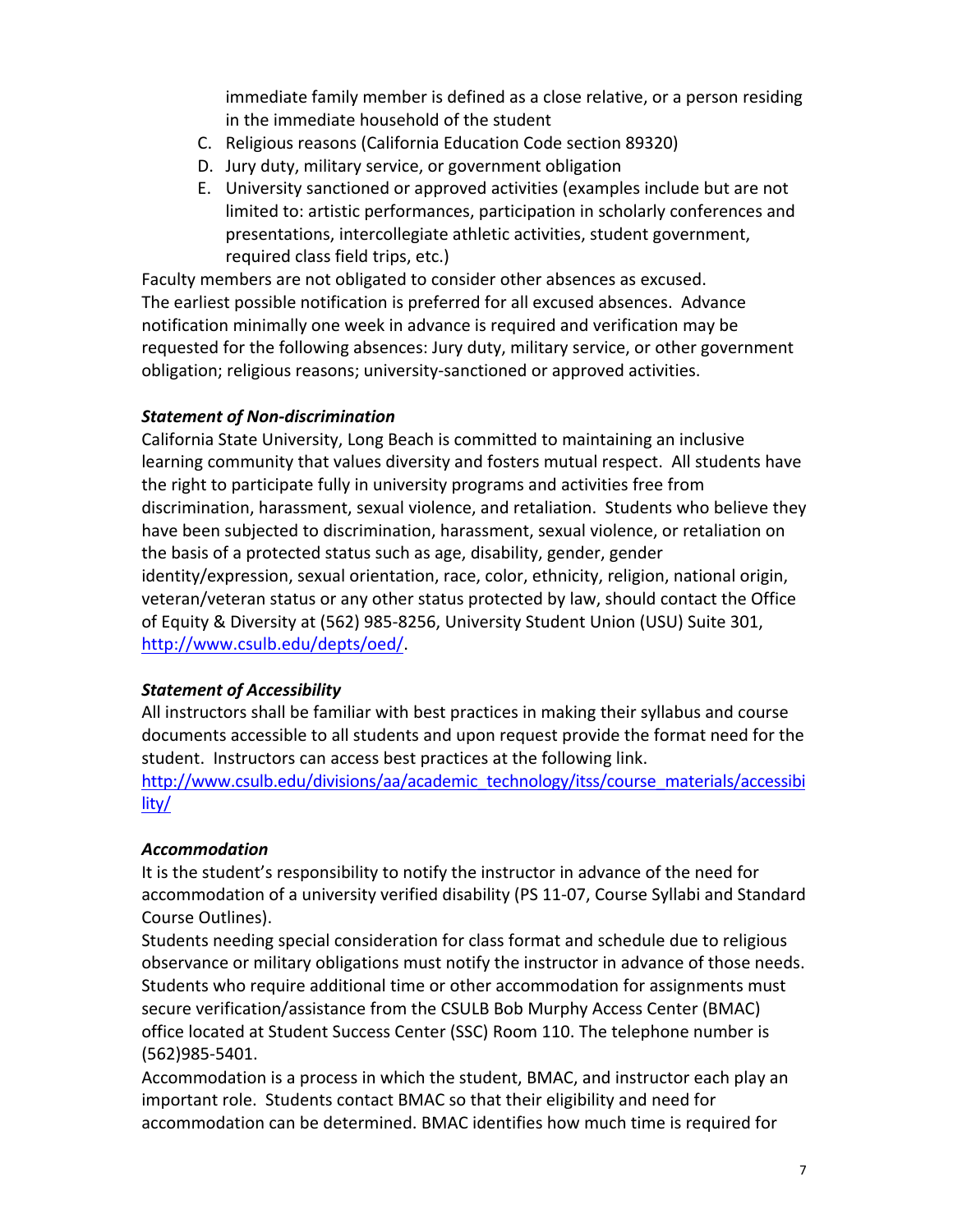each exam. The student is responsible for discussing his/her need with the instructor and for making appropriate arrangements. Students who are eligible to receive accommodation should present an Accommodation Cover Letter and a BMAC Student/Teacher Testing Agreement Form to the instructor as early in the semester as possible, but no later than a week before the first test. (It takes one week to schedule taking an exam at the BMAC office.) The instructor welcomes the opportunity to implement the accommodations determined by BMAC. Please ask the instructor if you have any questions.

# *Cheating and Plagiarism (CSULB Catalog, AY 2019-2020)*

### *Definition of Plagiarism*

Plagiarism is defined as the act of using the ideas or work of another person or persons as if they were one's own, without giving credit to the source. Such an act is not plagiarism if it is ascertained that the ideas were arrived at through independent reasoning or logic or where the thought or idea is common knowledge. Acknowledge of an original author or source must be made through appropriate references, i.e., quotation marks, footnotes, or commentary. Examples of plagiarism include, but are not limited to, the following: the submission of a work, either in part or in whole, completed by another; failure to give credit for ideas, statements, facts or conclusions which rightfully belong to another; in written work, failure to use quotation marks when quoting directly from another, whether it be a paragraph, a sentence, or even a part thereof; or close and lengthy paraphrasing of another's writing or programming. A student who is in doubt about the extent of acceptable paraphrasing should consult the instructor. Students are cautioned that, in conducting their research, they should prepare their notes by (a) either quoting material exactly (using quotation marks) at the time they take notes from a source; or (b) departing completely from the language used in the source, putting the material into their own words. In this way, when the material is used in the paper or project, the student can avoid plagiarism resulting from verbatim use of notes. Both quoted and paraphrased materials must be given proper citations.

#### *Definition of Cheating*

Cheating is defined as the act of obtaining or attempting to obtain or aiding another to obtain academic credit for work by the use of any dishonest, deceptive or fraudulent means. Examples of cheating during an examination would include, but not be limited to the following: copying, either in part or in whole, from another test or examination; discussion of answers or ideas relating to the answers on an examination or test unless such discussion is specifically authorized by the instructor; giving or receiving copies of an exam without the permission of the instructor; using or displaying notes; "cheat sheets," or other information or devices inappropriate to the prescribed test conditions, as when the test of competence includes a test of unassisted recall of information, skill, or procedure; allowing someone other than the officially enrolled student to represent the same. Also included are plagiarism as defined and altering or interfering with the grading procedures. It is often appropriate for students to study together or to work in teams on projects. However, such students should be careful to avoid use of unauthorized assistance, and to avoid any implication of cheating, by such means as sitting apart from one another in examinations, presenting the work in a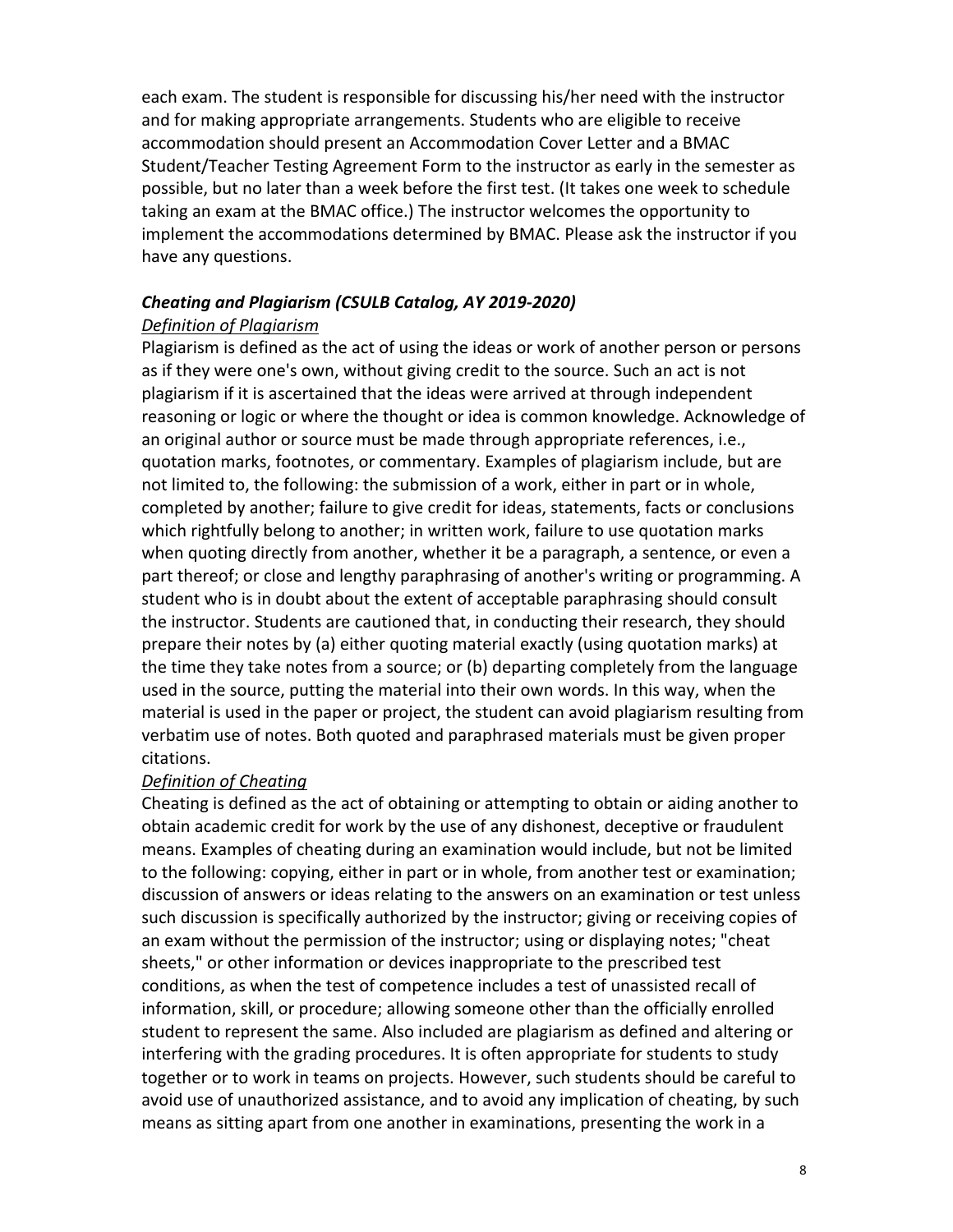manner which clearly indicates the effort of each individual, or such other method as is appropriate to the particular course.

# *Academic Action*

"One or more of the following academic actions are available to the faculty member who finds a student has been cheating or plagiarizing. These options may be taken by the faculty member to the extent that the faulty member considers the cheating or plagiarism to manifest the student's lack of scholarship or to reflect on the student's lack of academic performance in the course. These actions may be taken without a request for or before the receipt of a Report from the Academic Integrity Committee.

- A. Review no action.
- B. An oral reprimand with emphasis on counseling toward prevention of further occurrences;
- C. A requirement that the work be repeated;
- D. Assignment of a score of zero (0) for the specific demonstration of competence, resulting in the proportional reduction of final course grade;
- E. Assignment of a failing final grade;
- F. Referral to the Office of Judicial Affairs for possible probation, suspension, or expulsion."

# *Withdrawal Policy*

Regulations governing the refund of student fees in the California State University system are prescribed by the CSU Board of Trustees; see California Code of Regulations, Title 5, Education, Section 41802.

Withdrawal during the first two weeks of instruction

Students may withdraw during this period and the course will not appear on their permanent records.

Withdrawal after the second week of instruction and prior to the final three weeks of the regular semester (20% of a non-standard session) of instruction:

Withdrawals during this period are permissible only for serious and compelling reasons. The approval signatures of the instructor and department chair are required. The request and approvals shall state the reasons for the withdrawal. Students should be aware that the definition of "serious and compelling reasons" as applied by faculty and administrators may become narrower as the semester progresses. Copies of such approvals are kept on file by Enrollment Services.

# Withdrawal during the final three weeks of instruction:

Withdrawal during the final three weeks of instruction are not permitted except in cases such as accident or serious illness where the circumstances causing the withdrawal are clearly beyond the student's control and the assignment of an Incomplete is not practical. Ordinarily, withdrawal in this category will involve total withdrawal from the campus except that a Credit/No Credit grade or an Incomplete may be assigned for other courses in which sufficient work has been completed to permit an evaluation to be made. Request for permission to withdraw under these circumstances must be made in writing on forms available from Enrollment Services. The requests and approvals shall state the reasons for the withdrawal. These requests must be approved by the instructor of record, department chair (or designee), college dean (or designee), and the academic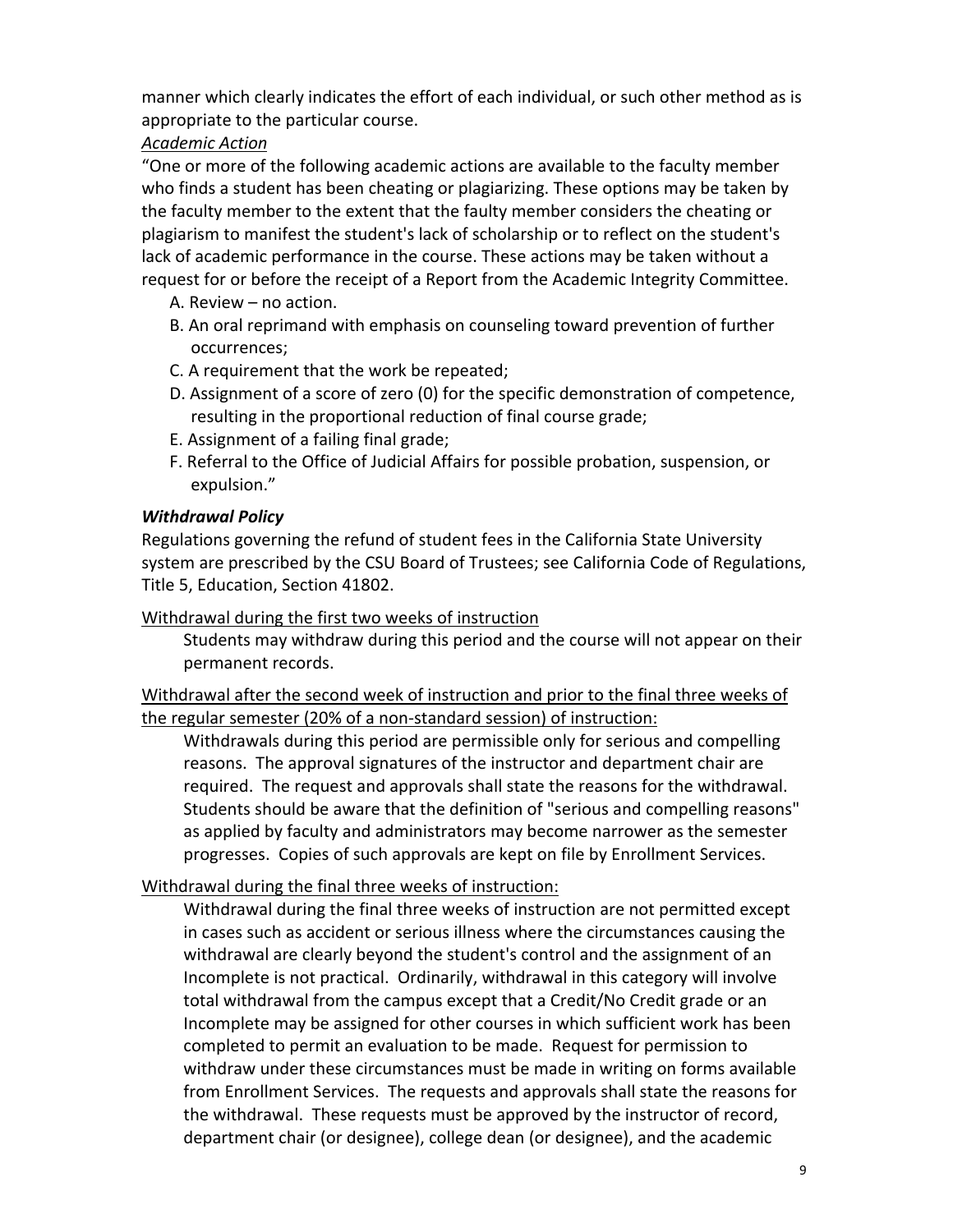administrator appointed by the president to act in such matters. Copies of such approvals are kept on file by Enrollment Services.

# Limits on Withdrawal:

No undergraduate student may withdraw from more than a total of 18 units. This restriction extends throughout the entire undergraduate enrollment of a student at CSULB for a single graduation, including special sessions, enrollment by extension, and re-enrolling after separation from the University for any reason. The following exceptions apply:

- Withdrawals prior to the end of the second week of a semester (13%) of instruction at CSULB,
- Withdrawals in terms prior to fall 2009 at CSULB,
- Withdrawals at institutions other than CSULB, and
- Withdrawals at CSULB for exceptional circumstances such as serious illness or accident (the permanent academic record will show these as a WE to indicate the basis for withdrawal).

# Medical Withdrawal:

CSULB may allow a student to withdraw without academic penalty from classes if the following criteria are met:

- A completed Medical Withdrawal Form, including any required documentation, is submitted to Enrollment Services before the end of the semester, and
- The student presents evidence to demonstrate that a severe medical or debilitating psychological condition prevented the student from attending and/or doing the required work of the courses to the extent that it was impossible to complete the courses.

# *Campus Behavior*

# *Civility Statement*

California State University, Long Beach, takes pride in its tradition of maintaining a civil and non-violent learning, working, and social environment. Civility and mutual respect toward all members of the University community are intrinsic to the establishment of excellence in teaching and learning. They also contribute to the maintenance of a safe and productive workplace and overall healthy campus climate. The University espouses and practices zero tolerance for violence against any member of the University community (i.e., students, faculty, staff, administrators, and visitors). Violence and threats of violence not only disrupt the campus environment, they also negatively impact the University's ability to foster open dialogue and a free exchange of ideas among all campus constituencies (CSULB Catalog, AY 2015-2016, p. 855).

# Preferred Gender Pronoun

This course affirms people of all gender expressions and gender identities. If you prefer to be called a different name than what is on the class roster, please let me know. Feel free to correct me on your preferred gender pronoun. You may also change your name for BeachBoard and MyCSULB without a legal name change. To submit a request, go to MyCSULB/Personal Information/Names. If you have any questions or concerns, please do not hesitate to contact me.